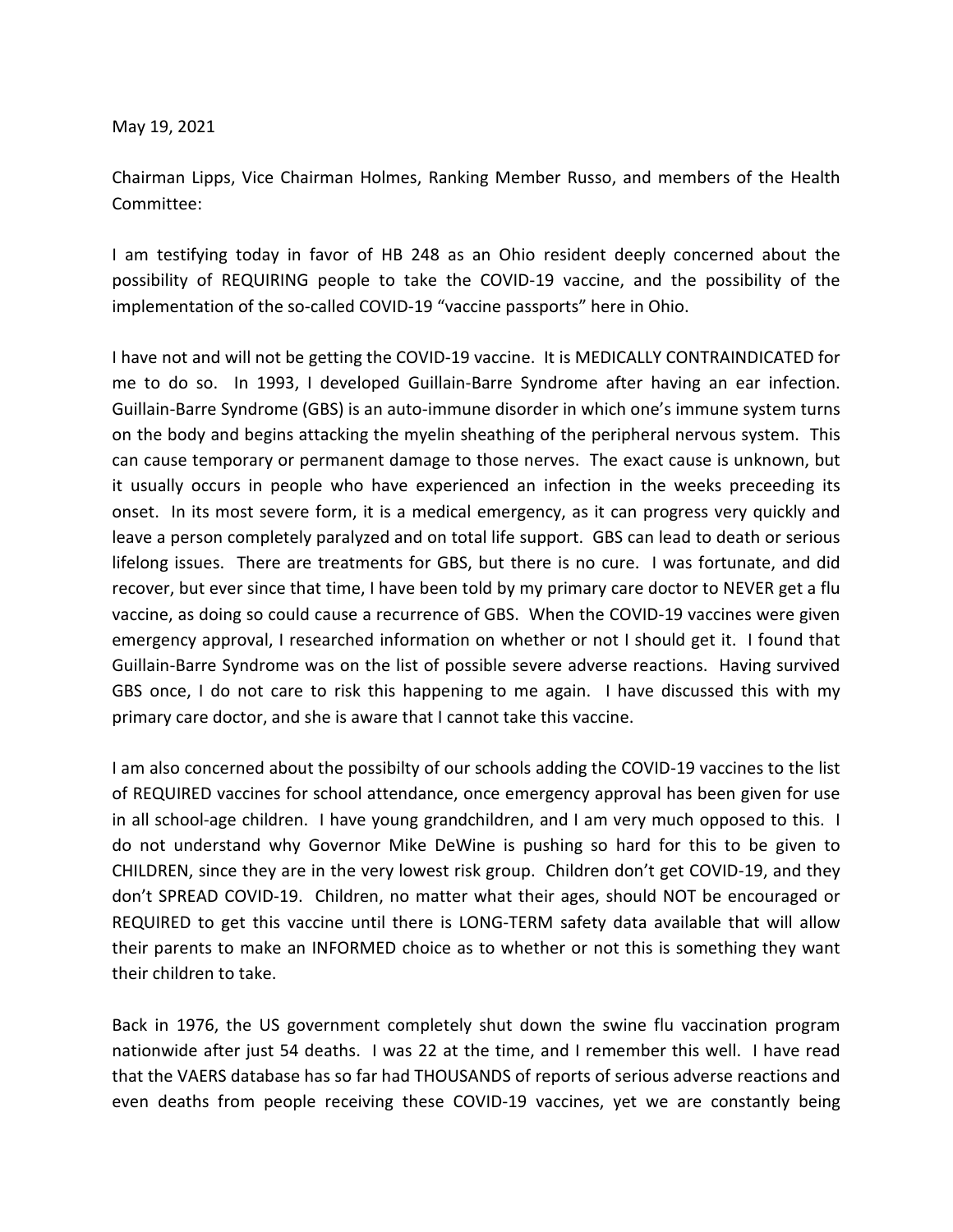"encouraged" by the media and our government officials to take it. I don't know about other people, but even if I was medically able to take it, I would refuse, because I don't want to participate in this worldwide experiment – and that is what this is. We have NEVER before had an mRNA vaccine given approval for use on humans, and the fact that this was rushed out to counter the pandemic means that many normal steps in the approval process were not completed yet. I'm not questioning whether or not it is effective. That may well be true. What I am questioning is whether or not we KNOW that it is SAFE in the LONG TERM – and for that reason, I adamantly oppose any possibility of REQUIRING this for any reason before the LONG TERM safety data is available. Before the COVID-19 vaccines, the earliest any vaccine was given full approval for use was 4 YEARS (for the mumps vaccine). We shouldn't be rushing to REQUIRE something before being certain that it is safe. Nor should any entity – government at any level, private business, publicly owned corporation, non-profit organization, church, school, college or university, etc. – be allowed to REQUIRE PROOF of a COVID-19 vaccination in order to allow entrance to the facility or participation in events or activities. We don't require proof of flu vaccines, and thousands die every year from the flu. We leave the choice of whether or not to get a flu vaccine up to each individual and his or her doctors. The same right of choice ought to be the case with the COVID-19 vaccines.

I am seeing that businesses and other organizations across the country are now starting to "require" proof of the COVID-19 vaccine in order to live a normal life  $-$  i.e., to work, shop, or participate in events and activities. I have also seen that many colleges and universities are also "requiring" this of their students who will be in on-campus classes. I do not understand how this can possibly be allowed. It will create two groups of people: those who have had the vaccine, and those who for whatever reason, have not taken it, or CANNOT take it. Those who have taken it will be "allowed" to return to normal life, and those who have not taken it will still be forced to live under DISCRIMINATORY "restrictions", possibly being banned from working, shopping, attending events and activities, or ever-moreeven going to school. How can this be LEGAL? I don't believe that this IS LEGAL, since these vaccines have not received FULL FDA approval yet – so why SHOULD businesses and other organizations be allowed to practice this discrimination?

I don't want to be forced to choose between taking a vaccine that might KILL me, or not being allowed to work, shop, go to church, sporting events, concerts, etc. As I said, this is DISCRIMINATION. We don't allow people to discriminate against others on the basis of race, religion, sex or disability, among other things. Why should this be allowed just because people are afraid of a virus, especially a virus with a recovery rate of over 99.8%?

Last, do we really want to allow anyone in this country to demand to see proof of vaccination for a virus? There are good reasons not to allow this, one being that a person's private medical